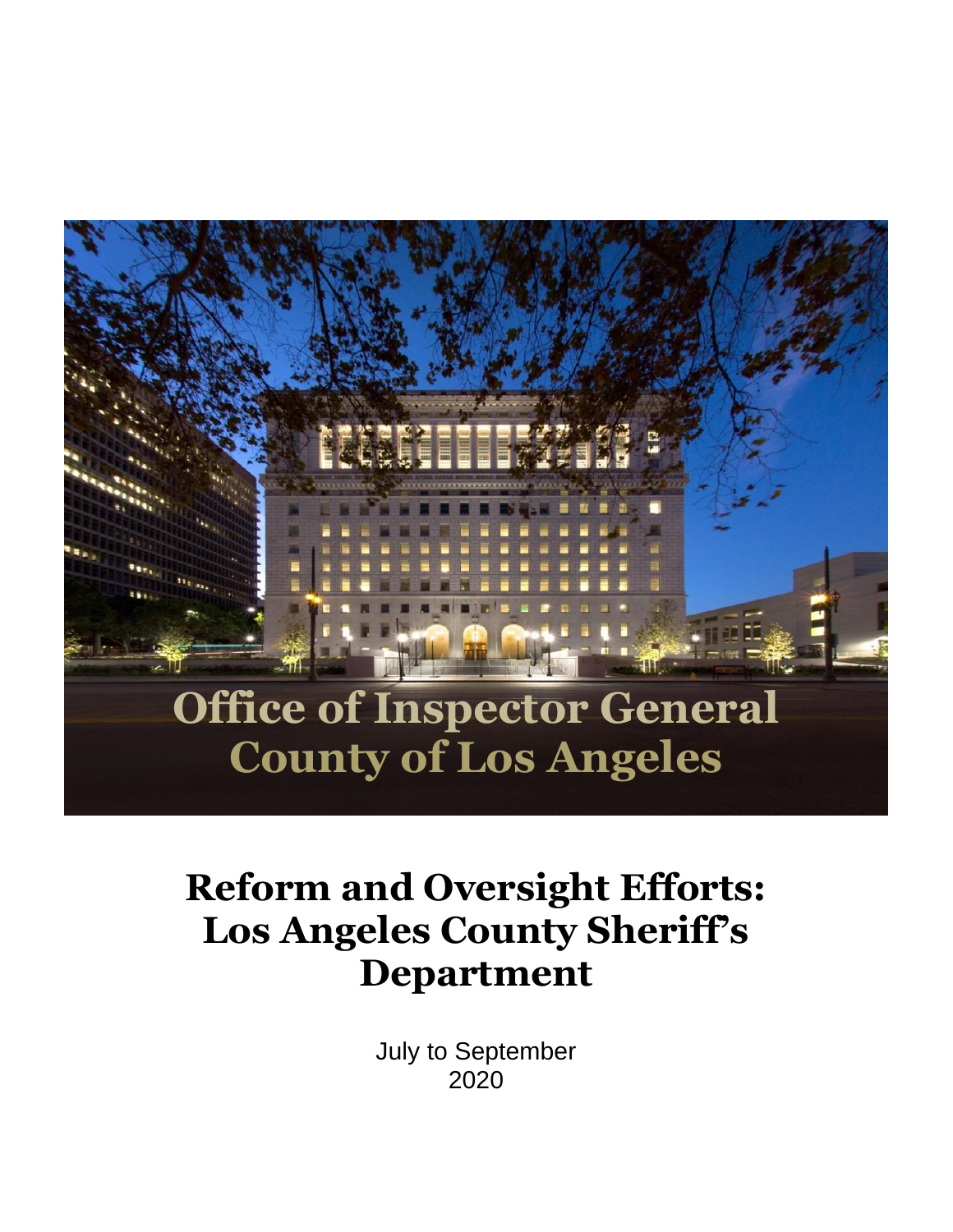# **TABLE OF CONTENTS**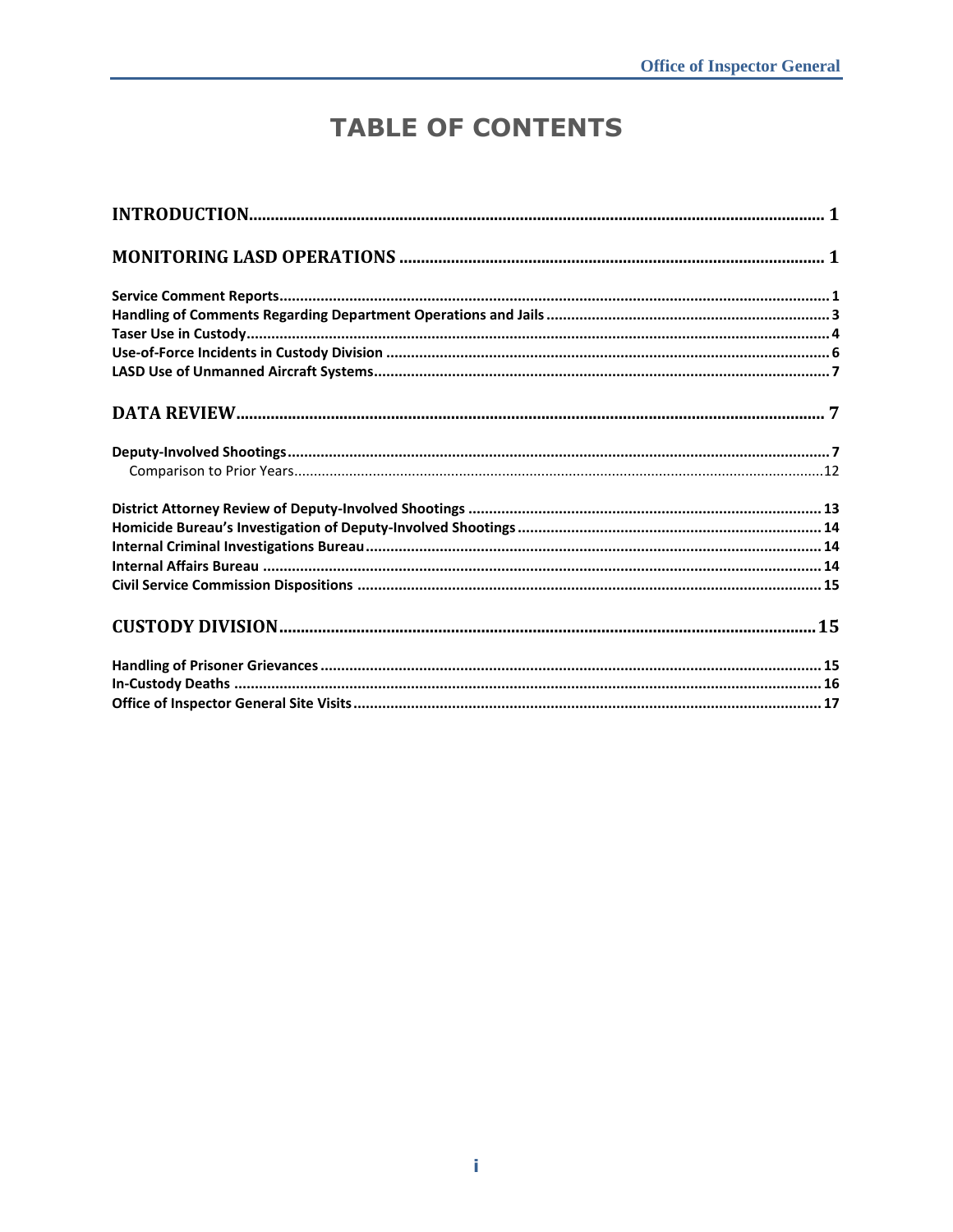# <span id="page-2-0"></span>**INTRODUCTION**

This report describes a portion of the Office of Inspector General's monitoring, auditing, and reviewing activities related to the Los Angeles County Sheriff's Department (LASD) that occurred from July 1, 2020, through September 30, 2020.<sup>1</sup>

# <span id="page-2-1"></span>**MONITORING LASD OPERATIONS**

#### <span id="page-2-2"></span>**Service Comment Reports**

In accordance with LASD policies, the Department accepts and reviews all comments from members of the public about departmental service or employee performance.<sup>2</sup> LASD categorizes these comments into three categories:

- External Commendation: an external communication of appreciation for and/or approval of service provided by LASD members;
- Service Complaint: an external communication of dissatisfaction with LASD service, procedure or practice, not involving employee misconduct; and
- Personnel Complaint: an external allegation of misconduct, either a violation of law or LASD policy, against any member of LASD.<sup>3</sup>

Recent discussions with LASD personnel have raised the Office of Inspector General's concerns as to the possibility of inconsistenices in the handling of these service comments. The Office of Inspector General will continue to monitor these comments made by the public to identify inconsistencies in the documentation, investigation, and resolution of the service comments and opine on steps forward to establish consistent protocols for processing these comments and reporting the outcomes to complainants.

The following chart lists the number and types of comments reported for each station or unit. 4

 $1$  The report will note if the data reflects something other than what was gathered between July 1, 2020 and September 30, 2020.

<sup>2</sup> *See* Los Angeles County Sheriff's Department, *Manual of Policies and Procedures*, 3-04/10.00, "Department Service Reviews."

 $3$  It is possible for an employee to get a Service Complaint and Personnel Complaint based on the same incident in question.

<sup>4</sup> This data was obtained from LASD's Performance Recording and Monitoring System on October 6, 2020, and reflects the data provided as of that date.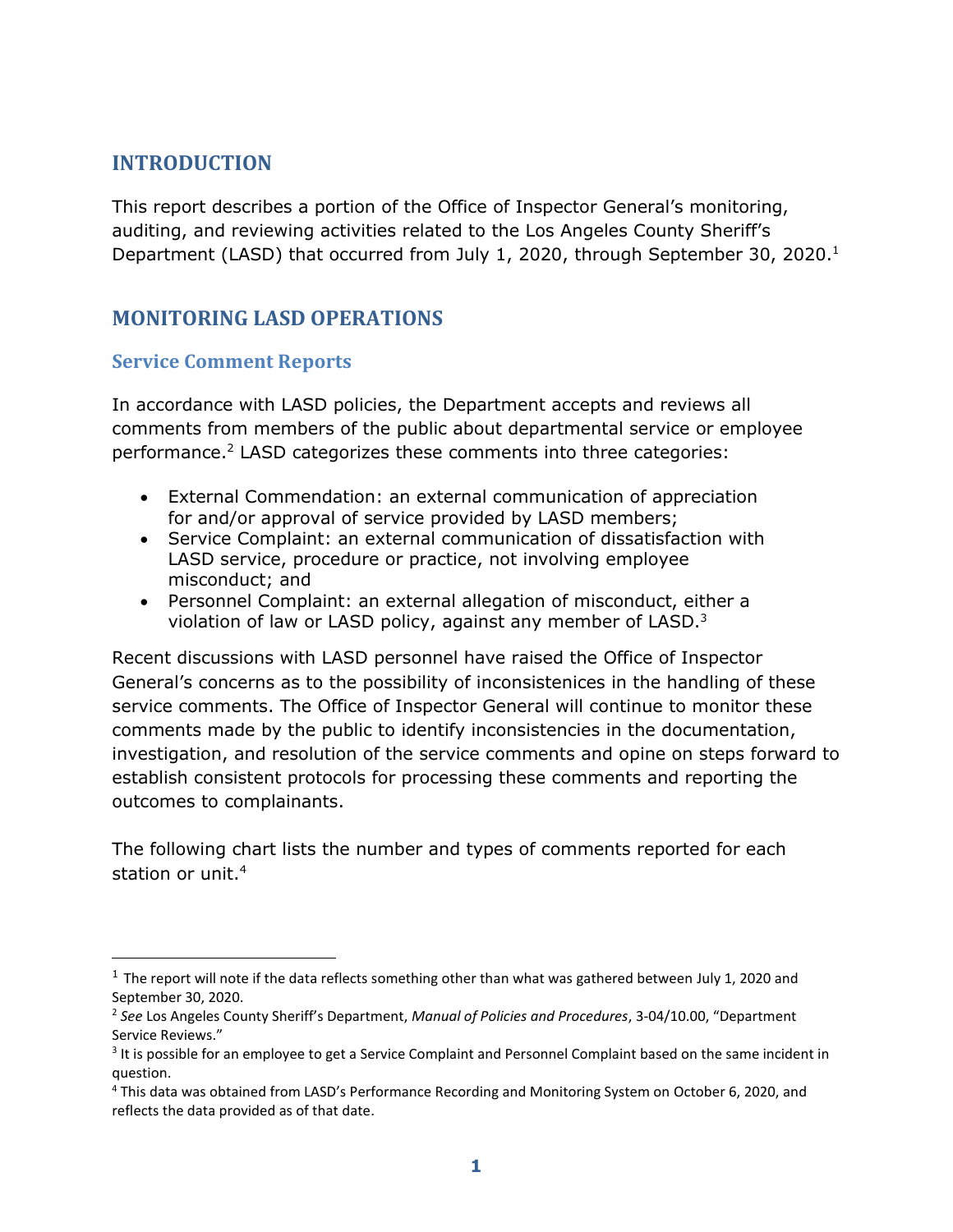| <b>INVESTIGATING BUREAU/STATION/FACILITY</b>  | <b>COMMENDATIONS</b> | <b>PERSONNEL</b><br><b>COMPLAINTS</b> | <b>SERVICE</b><br><b>COMPLAINTS</b> |
|-----------------------------------------------|----------------------|---------------------------------------|-------------------------------------|
| ADM : COURT SERVICES DIV HQ                   | 2                    | 0                                     | 0                                   |
| ALD : ALTADENA STN                            | 7                    | 3                                     | 1                                   |
| AVA : AVALON STN                              | 6                    | 2                                     | 0                                   |
| BOL: BUREAU OF LABOR RELATIONS AND COMPLIANCE | 0                    | 1                                     | 0                                   |
| CAF: COMM & FLEET MGMT BUR                    | 0                    | 1                                     | 0                                   |
| CCS: COMMUNITY COLLEGE BUREAU                 | 1                    | 3                                     | 0                                   |
| <b>CEN : CENTURY STN</b>                      | 6                    | 17                                    | 4                                   |
| <b>CER : CERRITOS STN</b>                     | 10                   | 6                                     | $\overline{2}$                      |
| CIS : CUSTODY INVESTIGATIVE SERVICES          | 0                    | 1                                     | 1                                   |
| CMB : CIVIL MANAGEMENT BUREAU                 | 1                    | 3                                     | 3                                   |
| CNT : COURT SERVICES CENTRAL                  | 3                    | 1                                     | 0                                   |
| COM : COMPTON STN                             | 1                    | 3                                     | $\overline{2}$                      |
| CPB: COMMUNITY PARTNERSHIP BUREAU             | 2                    | 2                                     | 0                                   |
| CRV : CRESCENTA VALLEY STN                    | 5                    | 4                                     | 1                                   |
| CSB: COUNTY SERVICES BUREAU                   | 1                    | 1                                     | 0                                   |
| CSN : CARSON STN                              | 4                    | 10                                    | 3                                   |
| ELA : EAST LA STN                             | 6                    | 8                                     | $\mathbf{1}$                        |
| <b>EOB: EMERGENCY OPER BUREAU</b>             | 4                    | 0                                     | 0                                   |
| <b>EST : COURT SERVICES EAST</b>              | 0                    | 4                                     | 0                                   |
| FCC: FRAUD & CYBER CRIMES BUREAU              | 2                    | 0                                     | $\mathbf{1}$                        |
| HOM : HOMICIDE BUREAU                         | 2                    | 3                                     | $\mathbf{1}$                        |
| IAB : INTERNAL AFFAIRS BUREAU                 | 0                    | 3                                     | $\mathbf{1}$                        |
| IND : INDUSTRY STN                            | 11                   | 13                                    | $\mathbf{1}$                        |
| IRC : INMATE RECEPTION CENTER                 | 3                    | $\mathbf{1}$                          | $\mathbf{1}$                        |
| LCS : LANCASTER STN                           | 17                   | 14                                    | 6                                   |
| LKD : LAKEWOOD STN                            | 10                   | 15                                    | 6                                   |
| LMT : LOMITA STN                              | 9                    | 5                                     | $\overline{2}$                      |
| MAR : MARINA DEL REY STN                      | 8                    | 8                                     | $\mathbf{1}$                        |
| MCB : MAJOR CRIMES BUREAU                     | 3                    | 0                                     | 0                                   |
| MCJ : MEN'S CENTRAL JAIL                      | 0                    | $\mathbf{1}$                          | 0                                   |
| MLH : MALIBU/LOST HILLS STN                   | 5                    | 10                                    | $\overline{2}$                      |
| MTL : METROLINK                               | 3                    | $\mathbf{1}$                          | 0                                   |
| NAR : NARCOTICS BUREAU                        | 0                    | $\mathbf{1}$                          | 0                                   |
| NCF : NORTH CO. CORRECTL FAC                  | $\mathbf{1}$         | $\mathbf{1}$                          | 1                                   |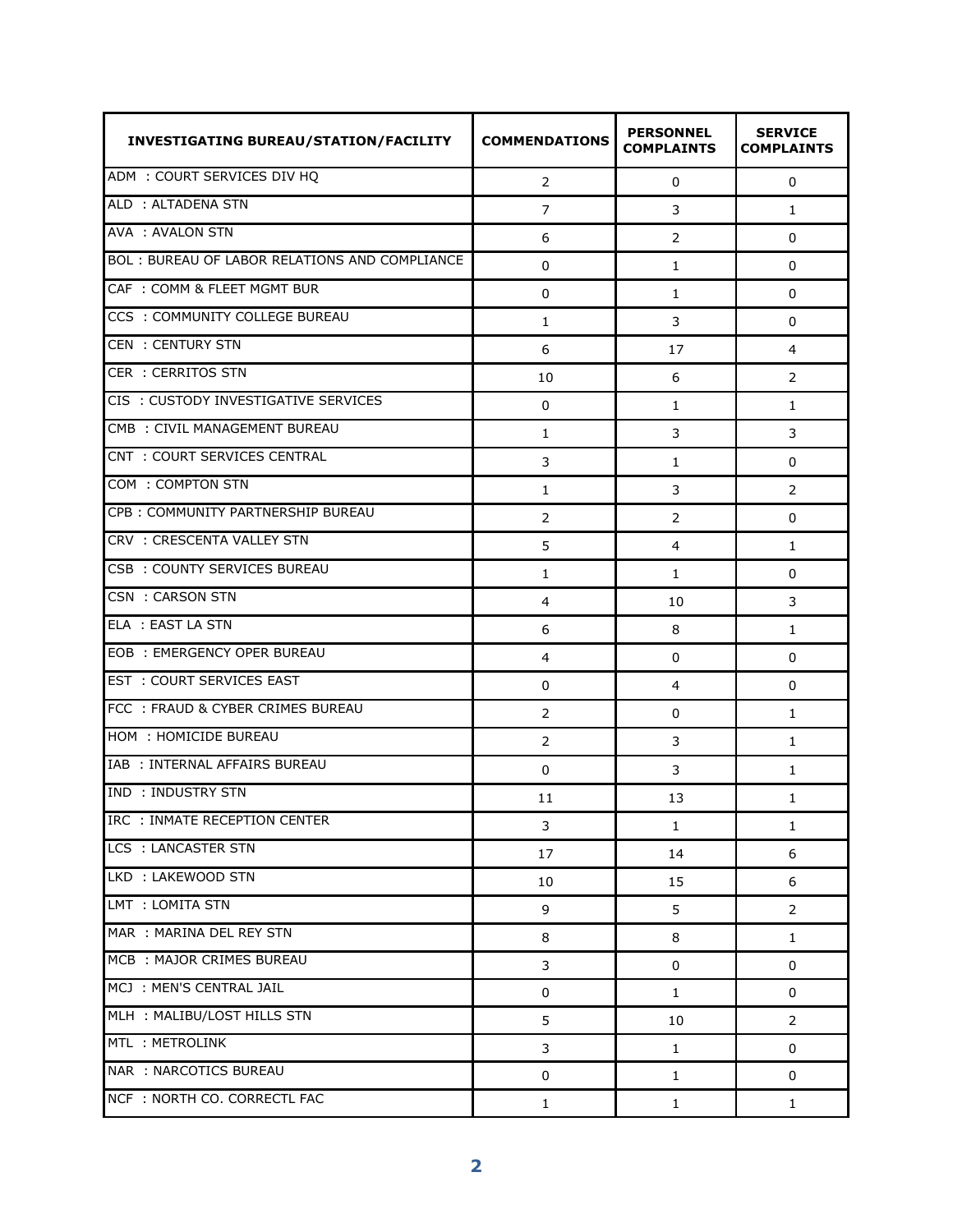| <b>INVESTIGATING BUREAU/STATION/FACILITY</b> | <b>COMMENDATIONS</b> | <b>PERSONNEL</b><br><b>COMPLAINTS</b> | <b>SERVICE</b><br><b>COMPLAINTS</b> |
|----------------------------------------------|----------------------|---------------------------------------|-------------------------------------|
| NWK : NORWALK REGIONAL STN                   | 16                   | $\overline{7}$                        | $\mathbf{1}$                        |
| OSS : OPERATION SAFE STREETS BUREAU          | $\Omega$             | 4                                     | $\mathbf{1}$                        |
| PER : PERSONNEL ADMIN                        | $\mathbf{1}$         | $\mathbf{1}$                          | $\Omega$                            |
| PKB: PARKS BUREAU                            | $\mathbf{1}$         | 3                                     | $\mathbf{1}$                        |
| PLM : PALMDALE STN                           | 19                   | 17                                    | $\overline{4}$                      |
| PRV : PICO RIVERA STN                        | 7                    | $\mathbf{1}$                          | $\mathbf{1}$                        |
| RIB: RECORDS & IDENTIFICATION                | 1                    | $\Omega$                              | $\Omega$                            |
| RMB : RISK MANAGEMENT BUREAU                 | 1                    | 1                                     | 1                                   |
| SCV : SANTA CLARITA VALLEY STN               | 19                   | 8                                     | 5                                   |
| SDM : SAN DIMAS STN                          | 11                   | 5                                     | $\Omega$                            |
| <b>SEB : SPECIAL ENFORCEMENT BUR</b>         | 0                    | $\mathbf{1}$                          | 0                                   |
| SHR : OFFICE OF THE SHERIFF                  | 0                    | 3                                     | 1                                   |
| SIB: SHERIFF INFORMATION BUREAU              | $\mathbf{1}$         | 2                                     | 0                                   |
| SLA : SOUTH LOS ANGELES STATION              | 7                    | 9                                     | $\Omega$                            |
| SO : PITCHESS SOUTH FACILITY                 | $\mathbf{1}$         | $\Omega$                              | $\Omega$                            |
| SVB : SPECIAL VICTIMS BUREAU                 | 3                    | $\mathbf{1}$                          | $\Omega$                            |
| TB : TRAINING BUREAU                         | $\mathbf{1}$         | $\mathbf{1}$                          | $\Omega$                            |
| TEM : TEMPLE CITY STN                        | 22                   | 12                                    | $\overline{4}$                      |
| TSB: TRANSIT SERVICES BUREAU                 | 3                    | $\overline{7}$                        | $\Omega$                            |
| TT: TWIN TOWERS                              | 1                    | $\mathbf{1}$                          | 0                                   |
| USR : OFFICE OF THE UNDERSHF                 | 2                    | 1                                     | 0                                   |
| WAL : WALNUT/SAN DIMAS STN                   | 7                    | 6                                     | 2                                   |
| WHD : WEST HOLLYWOOD STN                     | 12                   | 15                                    | $\overline{2}$                      |
| WST : COURT SERVICES WEST                    | 5                    | 2                                     | $\mathbf{1}$                        |
| Total:                                       | 274                  | 254                                   | 65                                  |

#### <span id="page-4-0"></span>**Handling of Comments Regarding Department Operations and Jails**

The Office of Inspector General received sixty-four new complaints in the third quarter of 2020 from members of the public, prisoners, prisoners' family members and friends, community organizations, and County agencies. Each complaint was reviewed by an Office of Inspector General staff.

Forty of these complaints were related to conditions of confinement within the Department's custody facilities, as shown below: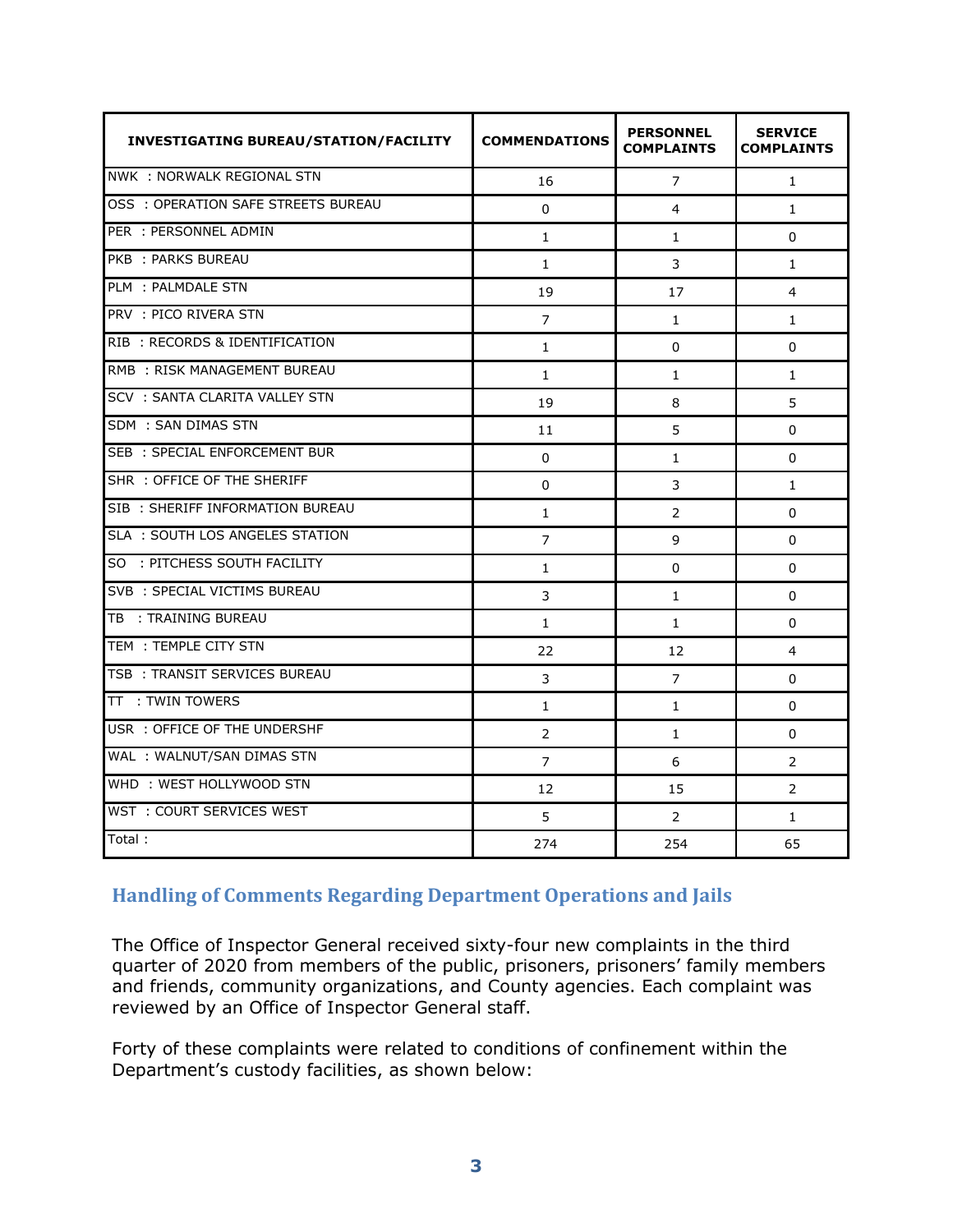| Grievance/ Incident<br>Classification | <b>Totals</b>  |
|---------------------------------------|----------------|
| <b>Personnel Issue</b>                | 10             |
| Mental                                |                |
| Medical                               | 14             |
| Classification                        | 2              |
| Food                                  | $\overline{2}$ |
| Living Condition                      |                |
| Mail                                  | 3              |
| Dental                                |                |
| Property                              |                |
| Other                                 | 5              |
| Total                                 |                |

Twenty-four complaints were related to civilian contacts with Department personnel by persons who were not in custody.

| Complaint/ Incident<br><b>Classification</b> | <b>Totals</b> |
|----------------------------------------------|---------------|
| <b>Personnel Issue</b>                       | 2             |
| <b>Criminal Conduct</b>                      | 1             |
| Force                                        | 1             |
| Improper Search, Detention,<br>Arrest        | 5             |
| Discourtesy                                  | 1             |
| <b>Dishonesty</b>                            | 2             |
| Harassment                                   | 4             |
| <b>Policy Procedures</b>                     | 1             |
| Response Time                                | 1             |
| Traffic                                      | 2             |
| Service                                      | 3             |
| Other                                        |               |
| Total                                        | 24            |

#### <span id="page-5-0"></span>**Taser Use in Custody**

The Office of Inspector General has compiled the number of times LASD has deployed a Taser in custodial settings from January 2018, through September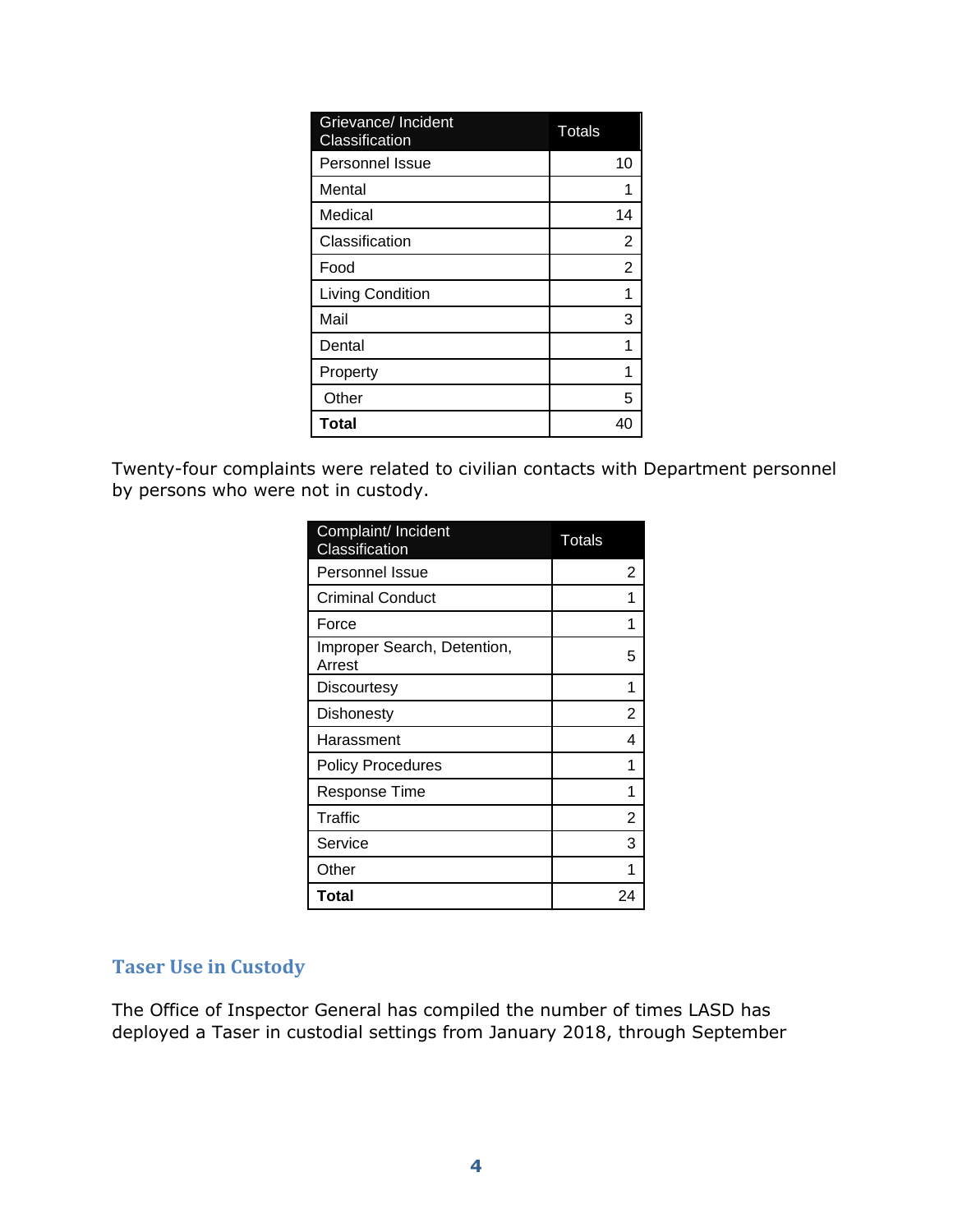| <b>Month</b>     | <b>Number of Taser Deployments</b> |
|------------------|------------------------------------|
| January 2018     | 5                                  |
| February 2018    | $\overline{2}$                     |
| March 2018       | $\overline{7}$                     |
| April 2018       | $\overline{7}$                     |
| May 2018         | $\mathbf 0$                        |
| June 2018        | $\overline{4}$                     |
| <b>July 2018</b> | 6                                  |
| August 2018      | $\overline{7}$                     |
| September 2018   | 3                                  |
| October 2018     | $\overline{5}$                     |
| November 2018    | $\overline{3}$                     |
| December 2018    | $\mathbf{1}$                       |
| January 2019     | 9                                  |
| February 2019    | 9                                  |
| March 2019       | $\overline{5}$                     |
| April 2019       | $\overline{4}$                     |
| May 2019         | $\overline{1}$                     |
| June 2019        | $\overline{2}$                     |
| <b>July 2019</b> | 6                                  |
| August 2019      | 9                                  |
| September 2019   | 6                                  |
| October 2019     | 3                                  |
| November 2019    | 6                                  |
| December 2019    | 5                                  |
| January 2020     | $\overline{5}$                     |
| February 2020    | $\overline{3}$                     |
| March 2020       | $\overline{3}$                     |
| April 2020       | $\overline{4}$                     |
| May 2020         | 3                                  |
| June 2020        | $\overline{5}$                     |
| <b>July 2020</b> | $\overline{1}$                     |
| August 2020      | 3                                  |
| September 2020   | $\overline{4}$                     |

2020. The numbers below were gathered from the LASD's *Monthly Force Synopsis*, which LASD produces and provides to the Office of Inspector General each month.<sup>5</sup>

<sup>&</sup>lt;sup>5</sup> The Office of Inspector General is not opining on whether the use of the Taser in each of these incidents was permissible under LASD's policies and/or if the Taser was deployed lawfully. During the presentation the Quarterly Report for the first quarter at the Cluster Agenda Review for Public Safety, there was a discussion of the possibility of supplementing taser usage data. The Office of Inspector General is in the process of devising the best way to present the data in a more meaningful way.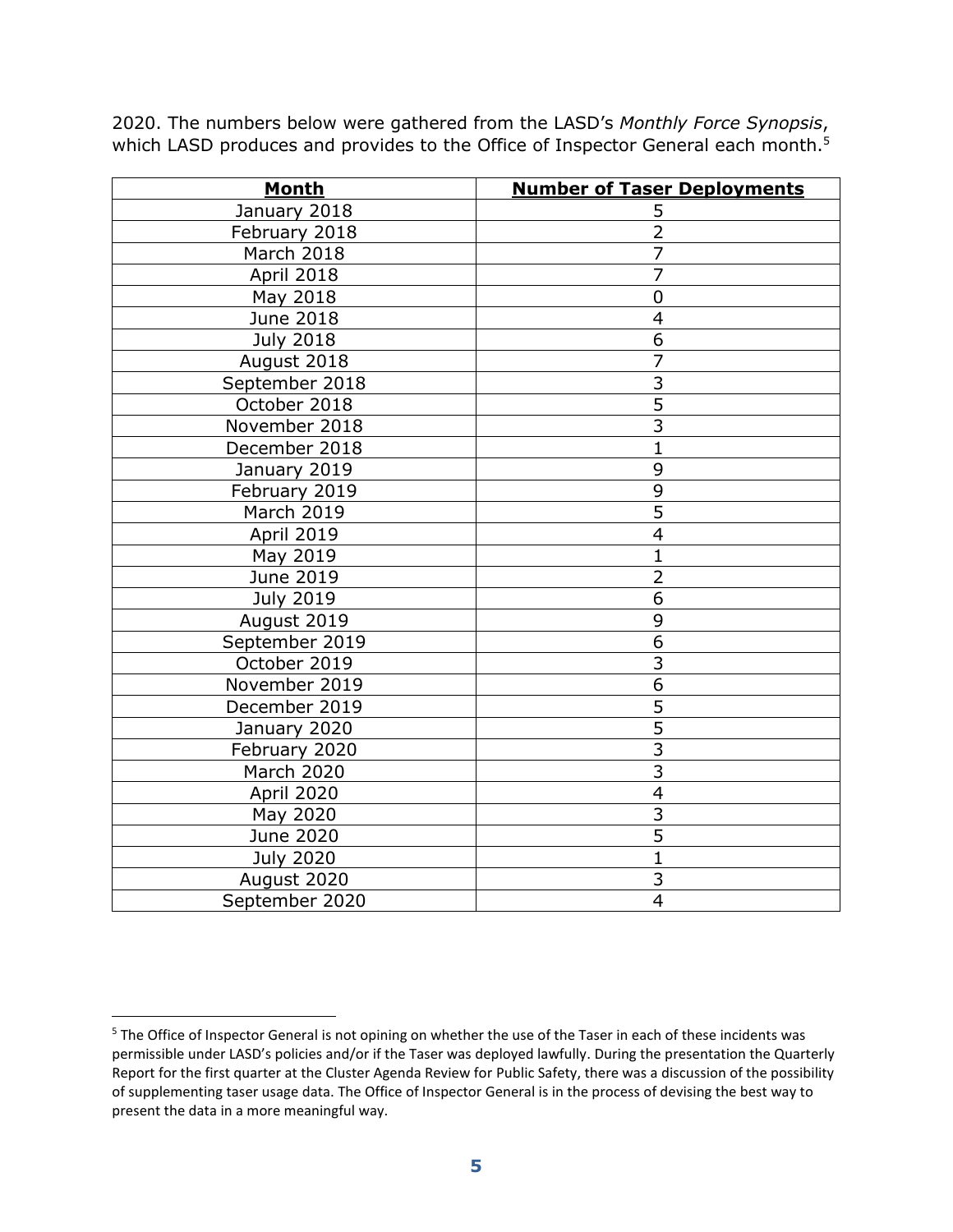# <span id="page-7-0"></span>**Use-of-Force Incidents in Custody Division**

The Office of Inspector General monitors LASD's staff-on-prisoner use of force incidents, prisoner-on-prisoner violence, and assaults by prisoners on LASD personnel. LASD reports the following numbers for the uses of force within its Custody Division through March of this year. LASD is still verifying the accuracy of the reporting of incidents which occurred subsequent to March 2020.

#### Prisoner-on-staff Assaults:

| 1st Quarter of 2018             | 144 |
|---------------------------------|-----|
| 2 <sup>nd</sup> Quarter of 2018 | 173 |
| 3rd Quarter of 2018             | 131 |
| 4 <sup>th</sup> Quarter of 2018 | 115 |
| 1st Quarter of 2019             | 122 |
| 2 <sup>nd</sup> Quarter of 2019 | 132 |
| 3rd Quarter or 2019             | 164 |
| 4 <sup>th</sup> Quarter of 2019 | 136 |
| 1st Quarter of 2020             | 131 |
|                                 |     |

Prisoner-on-prisoner Assaults:

| 871 |
|-----|
| 905 |
| 988 |
| 881 |
| 769 |
| 794 |
| 858 |
| 709 |
|     |
|     |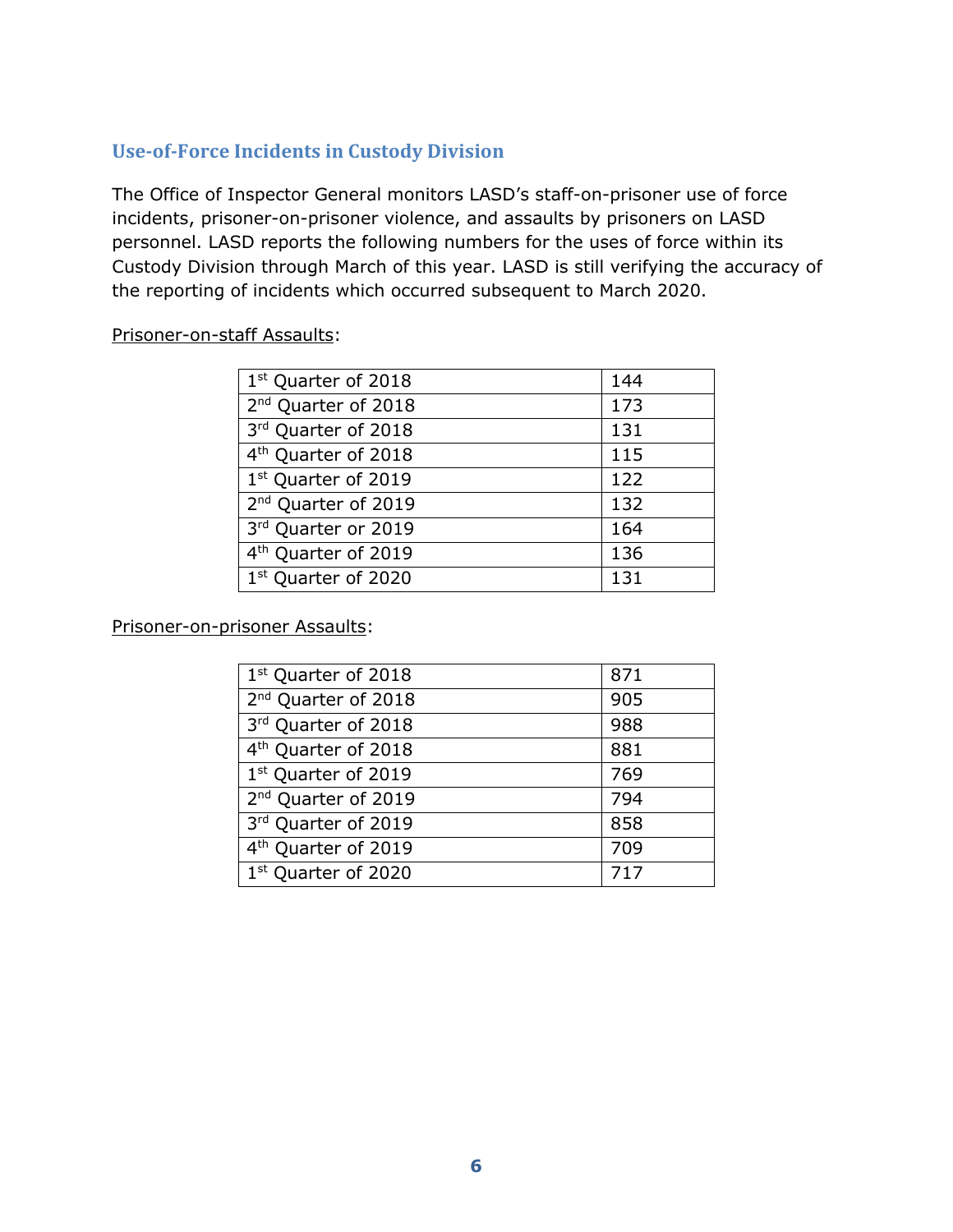#### Use-of-force Incidents:

| 1 <sup>st</sup> Quarter of 2018 | 546 |
|---------------------------------|-----|
| 2 <sup>nd</sup> Quarter of 2018 | 592 |
| 3rd Quarter of 2018             | 530 |
| 4 <sup>th</sup> Quarter of 2018 | 452 |
| 1st Quarter of 2019             | 501 |
| 2 <sup>nd</sup> Quarter of 2019 | 478 |
| 3rd Quarter of 2019             | 525 |
| 4 <sup>th</sup> Quarter of 2019 | 431 |
| 1 <sup>st</sup> Quarter of 2020 | 386 |

#### <span id="page-8-0"></span>**LASD Use of Unmanned Aircraft Systems**

LASD reports that it deployed the Unmanned Aircraft twice between July 1, 2020, and September 30, 2020. The first time was on September 15, 2020, in the city of Lynwood. The assisted in a call of an armed carjacking suspect who had barricaded himself in a home. The aircraft was flown in the interior and exterior of the home to assist LASD deputies with clearing areas that could not be viewed using any other technology available to LASD. The suspect was eventually taken into custody.

The second time was on September 29, 2020, in the city of Lomita. The aircraft assisted in a call regarding an assault with a deadly weapon. The aircraft was flown in the interior and exterior of the residence to assist LASD deputies with clearing areas that could not be viewed by a helicopter or could not be reached using any other technology available to LASD. The suspect was eventually arrested.

# <span id="page-8-1"></span>**DATA REVIEW**

# <span id="page-8-2"></span>**Deputy-Involved Shootings**

The Office of Inspector General reports on all deputy-involved shootings in which a deputy intentionally fired a firearm at a human being or intentionally or unintentionally fired a firearm and a human being was injured or killed as a result. This quarter there were eight incidents in which people were shot or shot at by LASD personnel. OIG staff responded to each of these deputy-involved shootings. Six people were struck by deputies' gunfire, two of them fatally.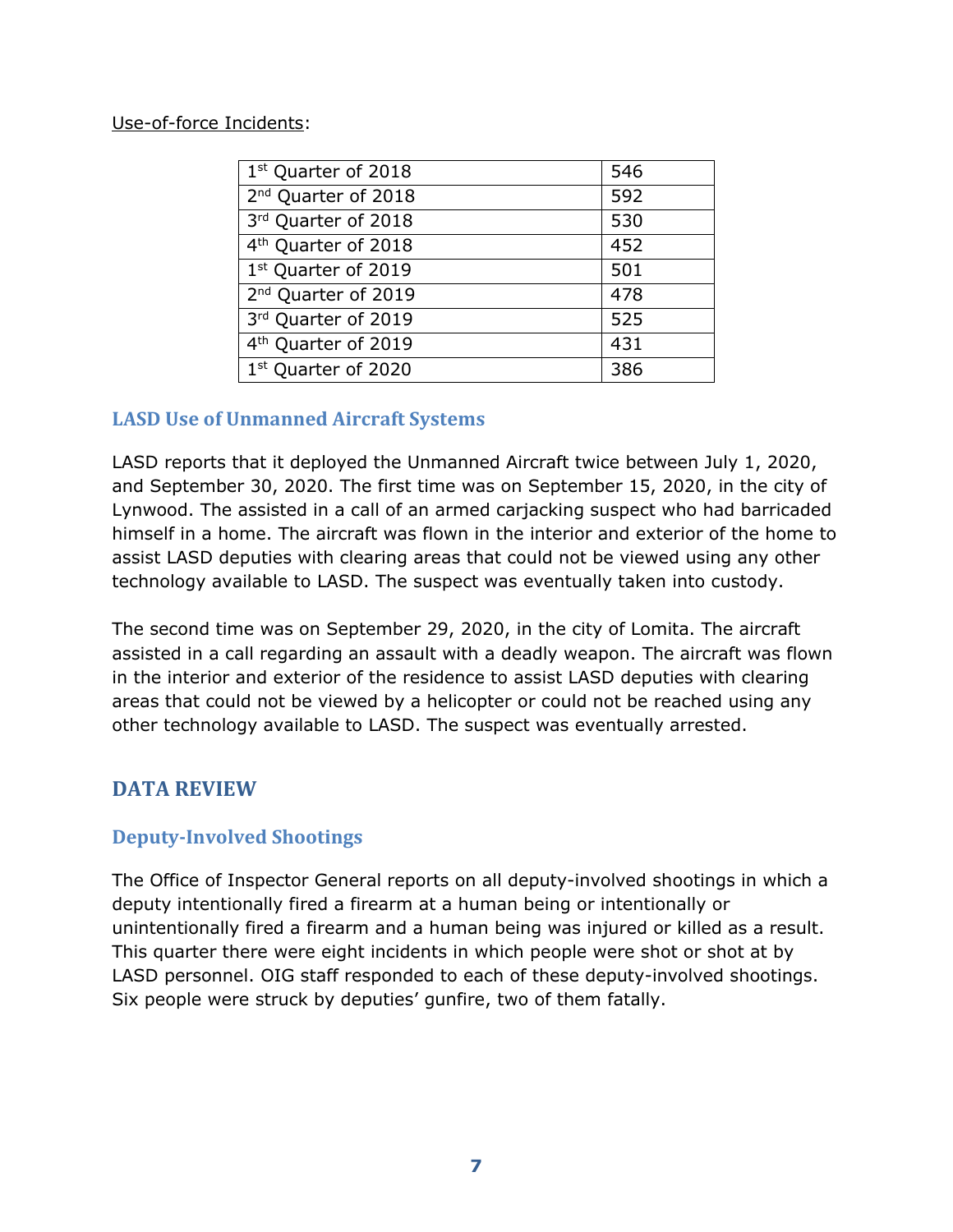The following are summaries of shootings that occurred this quarter:

**Lancaster:** LASD reported that on July 30, 2020, at approximately 2:59 p.m., Lancaster patrol station received a service call to respond to a domestic violence incident. When the deputies arrived at the scene, they were notified that the male Black suspect had fled the location in his vehicle. The victim stated that the suspect, her husband, had tried to stab her and her daughter.

A crime broadcast was issued, and shortly after, deputies spotted the suspect's car and attempted to conduct a traffic stop. The suspect failed to yield, and a vehicle pursuit ensued. The suspect drove his vehicle back to the location of the initial domestic violence call and stopped his vehicle in the victim's driveway.

The deputies ordered the suspect out of his vehicle, but he refused to comply. Deputies attempted to use less lethal weapoins to gain compliance. Instead the suspect placed his vehicle in reverse and drove backwards toward the deputies. A deputy fired his weapon at the car.

As the suspect fled the location, he rammed two patrol cars. The deputies reinitiated the pursuit. As a deputy attempted to stop the suspect using a spike strip, the suspect's vehicle accelerated toward the deputy and a second deputyinvolved shooting occurred, with the deputy firing towards the suspect. The vehicle pursuit continued until the suspect's vehicle came to rest. A Taser was deployed in an effort to get the suspect out of the vehicle. Dputies used less lethal force to remove the suspect from his vehicle and take him into custody. Deputies rendered first aid to the suspect's left hand, which appeared to have been struck by gunfire. The knife reportedly used in the domestic violence incident was recovered from the garage of the victim's residence.

**Industry:** LASD reported that on August 7, 2020, at approximately 1:03 a.m., deputies responded to a call of an armed robbery at a CVS pharmacy. When deputies arrived, they made a preliminary crime broadcast describing the male Hispanic suspect, his car and weapon, described by witnesses as an AK-47.

At approximately 1:08 a.m., Industry Station deputies saw a vehicle matching the description stopped at a Shell gas station a few miles south of the crime location. When they stopped to investigate, the suspect exited the gas station market armed with an M4 assault rifle, equipped with a drum magazine. The suspect raised the weapon at deputies and shouted, "Get some!" At that point, deputies shot at the suspect. The suspect was not struck and fled in his vehicle.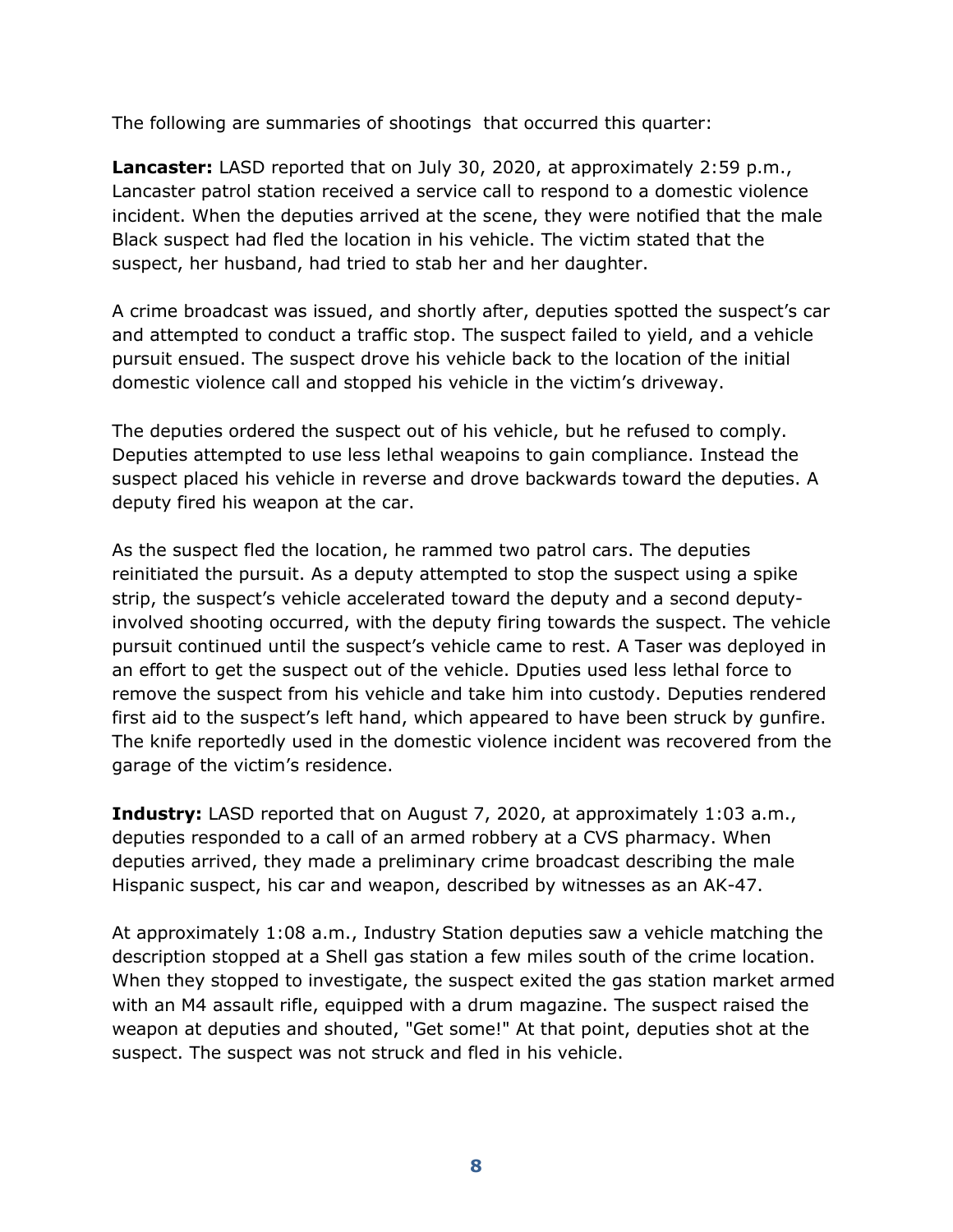Deputies initiated a vehicle pursuit. The suspect lost control of his vehicle upon exiting a freeway, exited the vehicle and fled on foot, still with the M4 slung across the front of his body. The deputies initiated a foot pursuit, during which deputies shot at the suspect again, striking him once in the chest and once in the face. The suspect was taken to the hospital and treated for his injuries. The suspect's gun was recovered at the scene.

**Compton:** LASD reported that on August 19, 2020, at approximately 4:09 a.m. deputies responded to a call for service involving a possible assault with a deadly weapon. Deputies observed a black vehicle that was described in the call, in the alley adjacent to the location. A male Black suspect ran from the vehicle while holding a firearm. The driver of the vehicle drove into the north lot from the alley and deputies broadcast the suspect was fleeing with a firearm. Moments later, the suspect who had ran appeared in the alley from behind a structure and was detained at gunpoint by deputies. During this time, the driver of the vehicle turned around and exited the fenced-in lot and drove into the alley directly towards the deputy who was holding the suspect at gun point. At that time, the deputy shot at the driver of the vehicle. The vehicle continued southbound in the alley and out of view of the deputies.

The suspect who ran was taken into custody and booked for assault with a deadly weapon on a peace officer and possession of a loaded firearm. The vehicle was later found abandoned. The front passenger tire of the vehicle was flat and possibly struck by the deputy's gunfire. No known persons were injured as a result of the gunfire.

**East Los Angeles:** LASD reported that on August 22, 2020, at approximately 9:52 p.m., deputies received a call for service regarding a possible hit and run collision with a parked vehicle. Two deputies each arrived separately on scene and stopped behind the suspect vehicle. They observed three male Hispanics and one female Hispanic standing in front of the suspect vehicle. As both deputies exited their patrol vehicles to contact the group, one of the males reached down with his right hand and removed a black semi-automatic handgun from his waistband. Fearing for his safety, one of the deputies fired one round at the suspect, but unintentionally struck one of the other males standing next to the armed suspect. Although the armed suspect fled he was later apprehended. No firearm was recovered. The male who was shot was taken to the hospital and treated for a gunshot wound to his right ankle.

**South Los Angeles:** LASD reported that on August 31, 2020, at approximately 3:14 p.m., two deputies were driving near 110th Street and Budlong Avenue when they observed a male Black (Dijon Kizzee) riding a bicycle in violation of a vehicle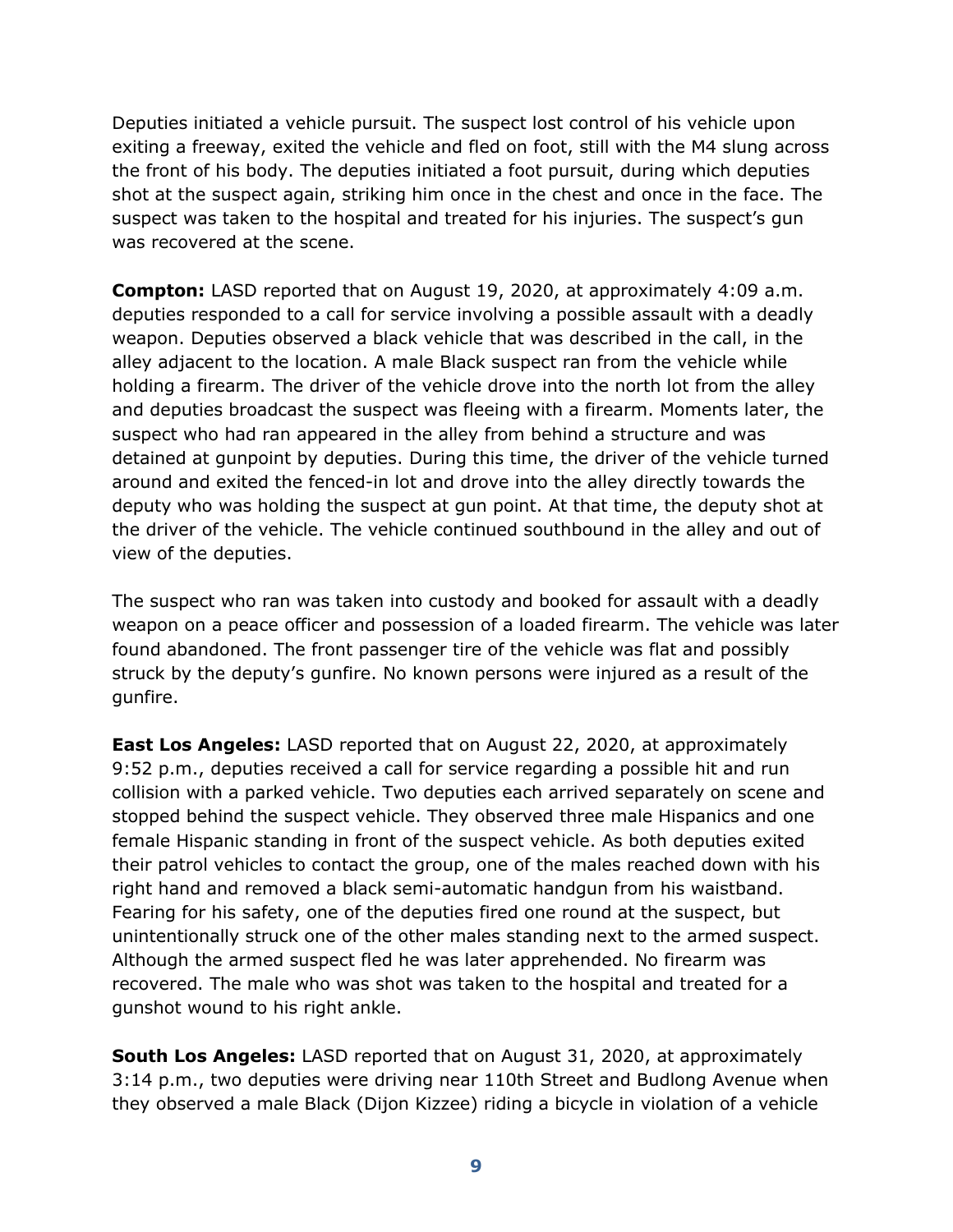code. They attempted to contact Mr. Kizzee but he discarded the bicycle and ran north on Budlong Avenue and out of view.

Eventually the deputies located Mr. Kizzee on an adjacent street and exited the vehicle to contact him. According to LASD, Mr. Kizzee resisted and fought with one of the deputies. During the struggle, Mr. Kizzee dropped a semi-automatic handgun to the ground. According to the deputies, Mr. Kizzee immediately reached down toward the firearm, at which time both deputies shot at him.

Mr. Kizzee sustained several gunshot wounds to the upper torso. He was pronounced dead at the scene.

A Ruger 9mm handgun, loaded with an unknown number of live rounds, was recovered at the scene.

**Compton:** LASD reported that on September 10, 2020, at approximately 5:36 a.m., deputies served a search warrant at a location in Compton. Deputies entered the residence and attempted to clear the home of all persons. The subject of the search warrant, a male Hispanic, ran from the main house and barricaded himself in the detached garage. Deputies surrounded the garage. Deputies heard possible gunshots and one of the deputies fired toward the barrel of a rifle that was pointed out of a rear door to the garage. At some point, a deputy at the front of the garage, shot toward the rollup door at the garage front. According to the deputies on scene, the suspect continued to intermittently shoot from the garage, and multiple deputies returned fire.

During this time, other individuals exited the rear garage, but the suspect remained barricaded in the garage. The garage caught fire and the suspect escaped through a hole in the side of the garage which exited onto neighboring property. Deputies had already set up a containment in the neighboring yard. According to the deputies, as the suspect crawled through the hole, he reached for his waistband and another deputy-involved shooting occurred. The suspect then clasped both hands in front of him and was dragged away from the garage and the fire. The suspect was pronounced dead at the scene. In all, a total of 57 shots were fired by the deputies.

Two loaded weapons magazines were recovered on the ground where the suspect crawled from the hole. Just inside the garage, deputies recovered an AK-47 assault rifle and a Glock .21 semiautomatic pistol. A search of the property yielded 14 firearms (including the two found near the suspect's body), a large quantity of cocaine, methamphetamine, and \$9,000 in cash.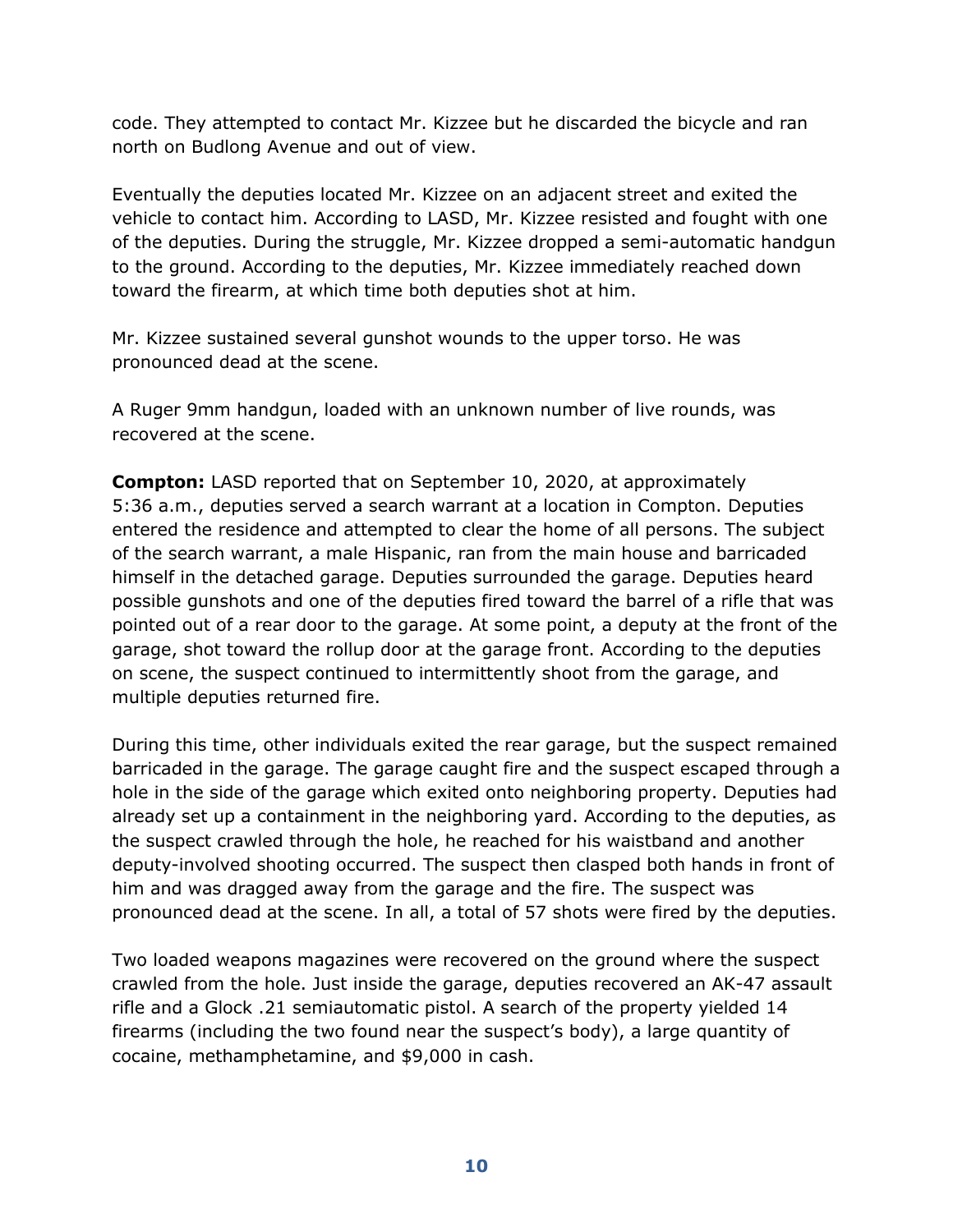**Whittier:** LASD reported that on September 23, 2020, at approximately 4:08 p.m., a LASD deputy had just finished his shift at the courthouse and was walking to his parked car in "street" clothes. While in the parking structure the deputy observed two men looking into his car's window. The deputy asked the male white suspect what he was doing. The deputy took out his cellphone and began filming the interaction. One suspect fled while the second suspect, a male white, walked away and demanded the deputy stop filming him. The second suspect then turned and advanced on the deputy while reaching for his waistband. The deputy identified himself as an off-duty deputy and removed his firearm. The second suspect continued to advance towards the deputy while reaching for his waistband, and the deputy shot three times.

The second suspect sustained two gunshots to his upper torso. He was taken to the hospital and treated for his injuries. He was listed in stable condition. In the male suspect's waistband, deputies located a folding knife.

The other suspect was not found.

**East Los Angeles:** LASD reported that on September 24, 2020, at approximately 5:15 p.m., East Los Angeles Station received a call from an anonymous informant that four individuals were involved in an altercation near the intersection in East Los Angeles. A short time later, the informant updated the call stating one of the males was armed with a handgun and the group was last seen fleeing in a four-door white Nissan Sentra.

Deputies responded to the location and spotted the suspect vehicle. Deputies activated their overhead lights to conduct a felony traffic stop. The suspect's vehicle immediately pulled over. Two deputies got out of their patrol car to approach the suspect vehicle. As the suspect's car came to a rest, two male Hispanics exited the suspect vehicle and ran towards adjacent alley. As they fled, one of the suspects fired four shots in the direction of the deputies. One of the deputies shot one time at the suspects. The deputies did not give chase and stayed with the suspect vehicle, which still had three females inside. One of the females in the vehicle suffered a gunshot wound to her shoulder, which is thought to be from the suspect's bullets.

Deputies contained the area and ultimately located the two male suspects. One of the suspects was found hiding in a parked car. When deputies took him into custody, they found a handgun in the car.

The female was taken to the hospital, treated for her injuries, and released.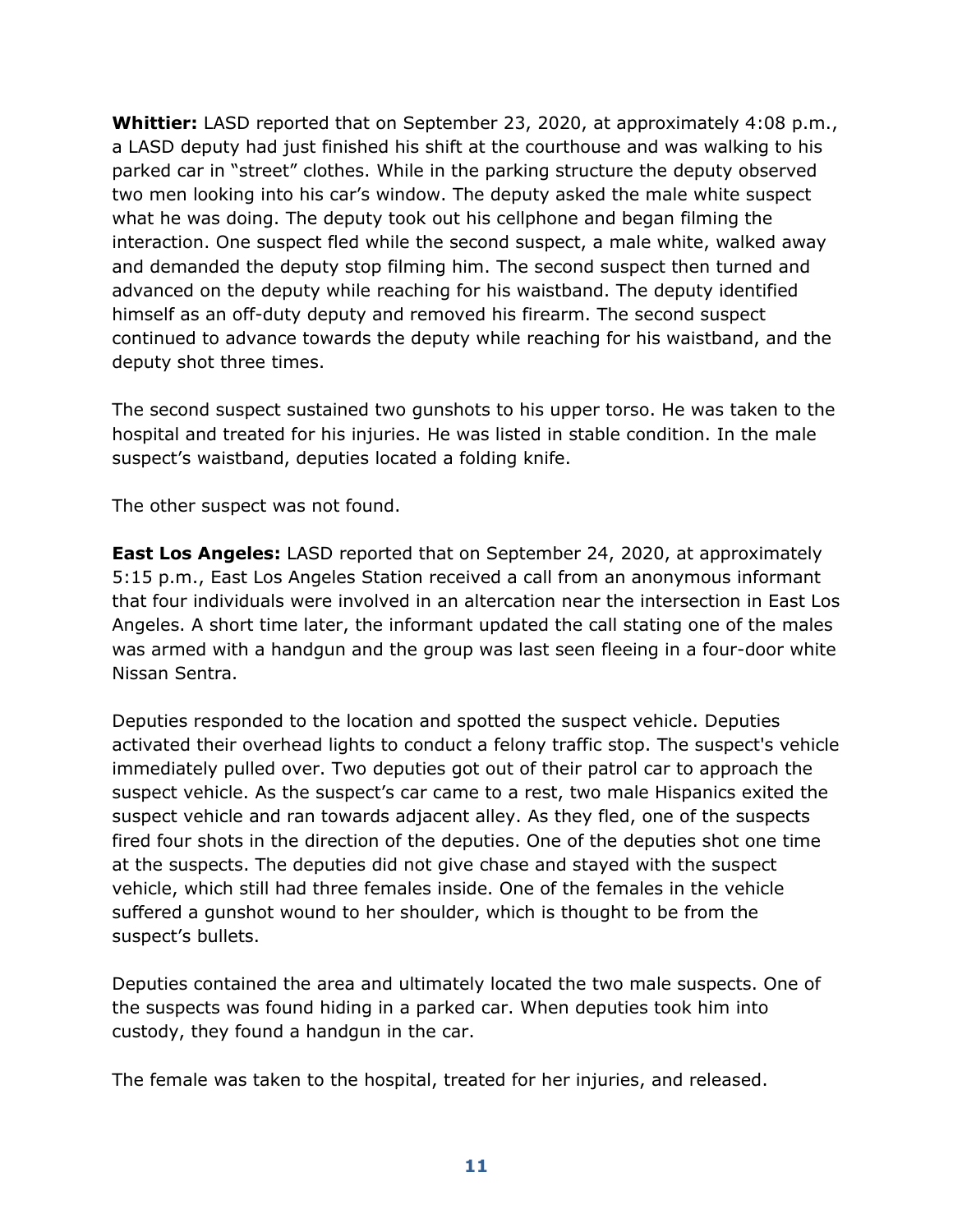#### <span id="page-13-0"></span>**Comparison to Prior Years**



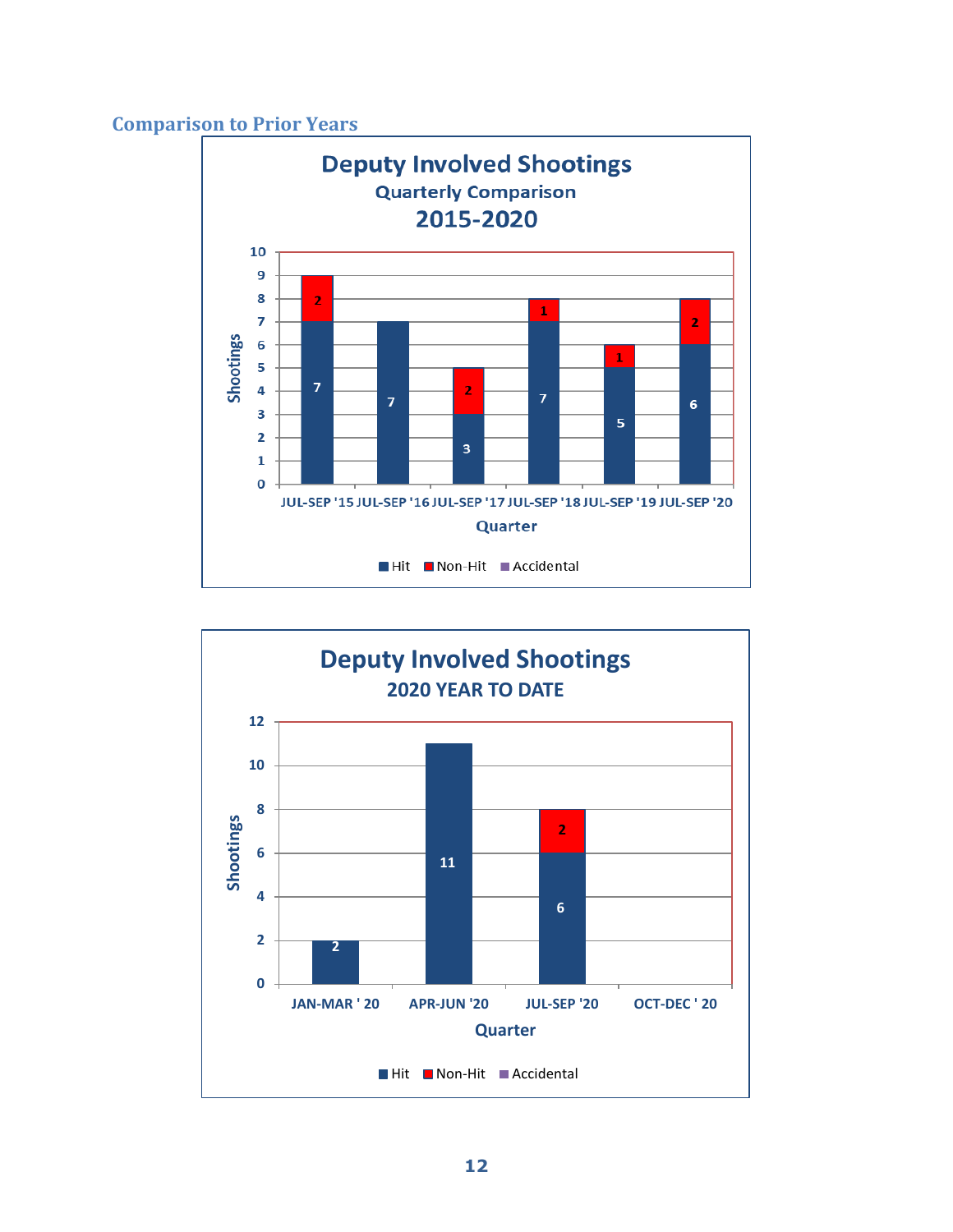# <span id="page-14-0"></span>**District Attorney Review of Deputy-Involved Shootings**

LASD's Homicide Bureau investigates all deputy-involved shootings in which a person is injured, regardless of shooting category. The Homicide Bureau submits the completed investigation of each deputy-involved shooting in which a person has been injured and which occurred in the County of Los Angeles, to the Los Angeles County District Attorney's Office (LADA) for review and possible filing of criminal charges.

Between July 1, 2020, and September 30, 2020, the LADA issued findings in four deputy-involved shooting cases involving LASD employees.

- In the July 26, 2019, non-fatal shooting of Timothy Neal, the District Attorney opined in a memorandum dated July 28, 2020, that deputies Ian Walker and Connor Hoffman acted lawfully in self-defense and in defense of others.
- In the September 8, 2016, non-fatal shooting of Jason Dyer, the District Attorney opined in a memorandum dated August 24, 2020, that deputies Justin Smith and Taylor Wells acted lawfully in selfdefense and in defense of others.
- In the August 2, 2019, non-fatal shooting of Joseph Young, the District Attorney opined in a memorandum dated September 14, 2020, deputy Andrew Makins used reasonable force in the defense of others.
- In the October 31, 2017, non-fatal shooting of Sason Malca, the District Attorney opined in a memorandum dated September 16, 2020, Sergeant Charles Moylan acted lawfully in self-defense and in defense of others.<sup>6</sup>

The District Attorney's formal findings and the facts surrounding each of the above cases may be found at the District Attorney's web site at: [http://da.lacounty.gov/reports/ois.](http://da.lacounty.gov/reports/ois)

<sup>6</sup> The described September 14 and 16, 2020, District Attorney letters were posted on the District Attorney's web site subsequent to the Office of Inspector General's original submission of this report. Other than the addition of the description of these two letters, this report remains unchanged.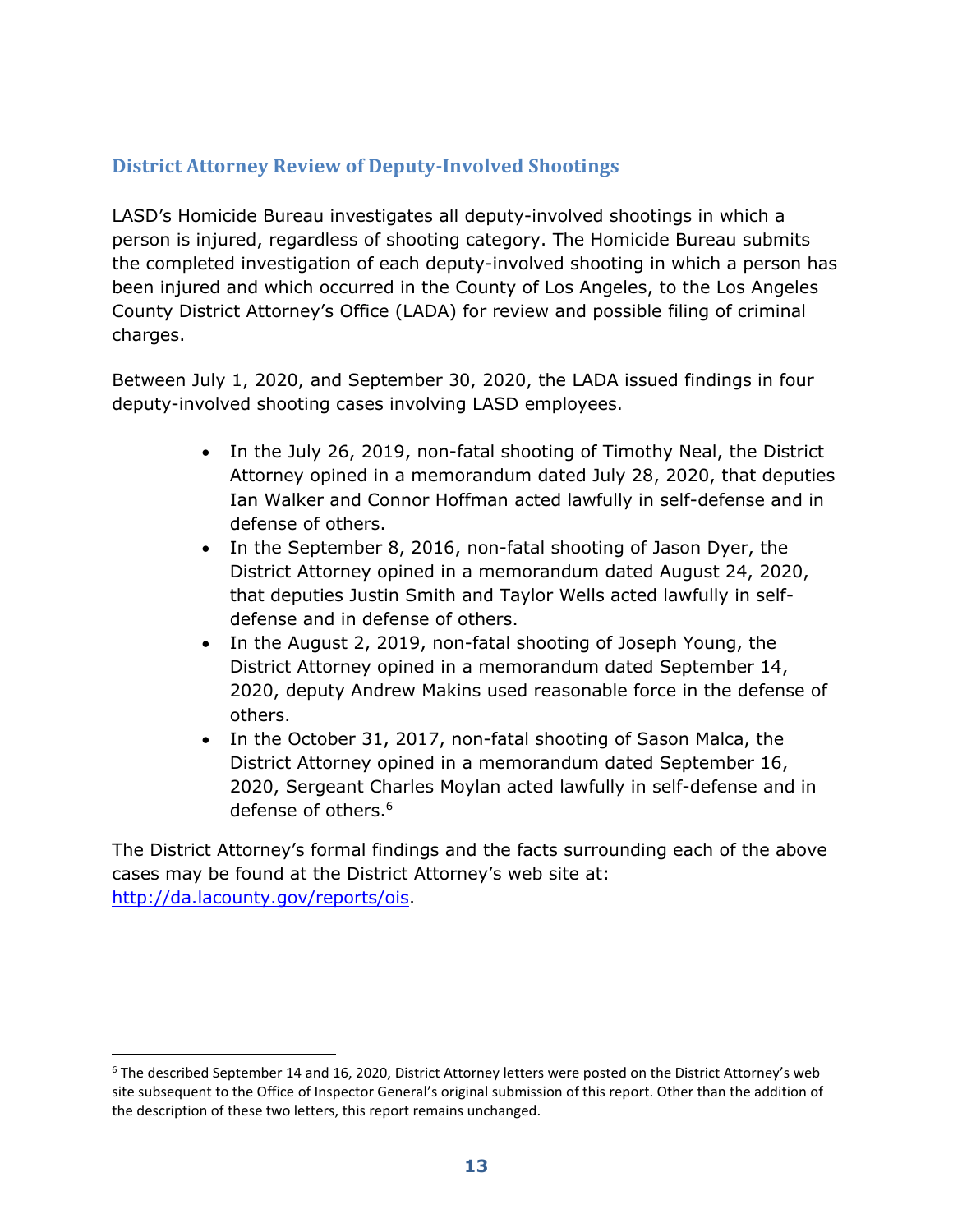# <span id="page-15-0"></span>**Homicide Bureau's Investigation of Deputy-Involved Shootings**

The Homicide Bureau is responsible for conducting the investigation of all deputyinvolved shootings, regardless of category, in which a person is injured or killed. After completing its investigation, the Homicide Bureau submits its investigation to the LADA for consideration of filing criminal charges.

If the LADA declines to file the case, LASD's Internal Affairs Bureau (IAB) completes a force review to determine whether Department personnel violated any Departmental policies during the incident.

For the present quarter, the Homicide Bureau reports 20 shooting cases involving LASD personnel are currently open and under investigation. The oldest case the unit is still actively investigating is the June 6, 2020 shooting that occurred in South Los Angeles. For further information as to that shooting, please refer to the Office of Inspector General's *Reform and Oversight Effort: Los Angeles Sheriff's*  Department, April to June 2019 report<sup>7</sup>. The oldest case that the unit has open is a 2017 shooting in Century, which has been sent to the LADA's office and awaiting a filing a decision.

This quarter, LASD reports it has sent three cases involving a deputy-involved shooting to the LADA for filing consideration.

#### <span id="page-15-1"></span>**Internal Criminal Investigations Bureau**

LASD's Internal Criminal Investigations Bureau (ICIB) reports directly to the Sheriff and Undersheriff. It is responsible for investigating allegations of criminal misconduct by members of LASD.

As of September 30, 2020, LASD reports ICIB has 70 active cases. This quarter, LASD reports sending eight cases to the LADA for filing considerations. The oldest open case that ICIB has sent to the LADA for filing consideration is a 2016 case, which is still being reviewed by the LADA.

#### <span id="page-15-2"></span>**Internal Affairs Bureau**

The Internal Affairs Bureau (IAB) is responsible for conducting administrative investigations of policy violations by LASD members. It is also responsible for responding to and investigating deputy-involved shootings and significant use-of-

<sup>7</sup> [https://oig.lacounty.gov/Portals/OIG/Reports/2nd\\_QRTR\\_2019\\_Reform\\_and\\_Oversight\\_Efforts.pdf?ver=2019-](https://oig.lacounty.gov/Portals/OIG/Reports/2nd_QRTR_2019_Reform_and_Oversight_Efforts.pdf?ver=2019-08-12-141305-897) [08-12-141305-897](https://oig.lacounty.gov/Portals/OIG/Reports/2nd_QRTR_2019_Reform_and_Oversight_Efforts.pdf?ver=2019-08-12-141305-897)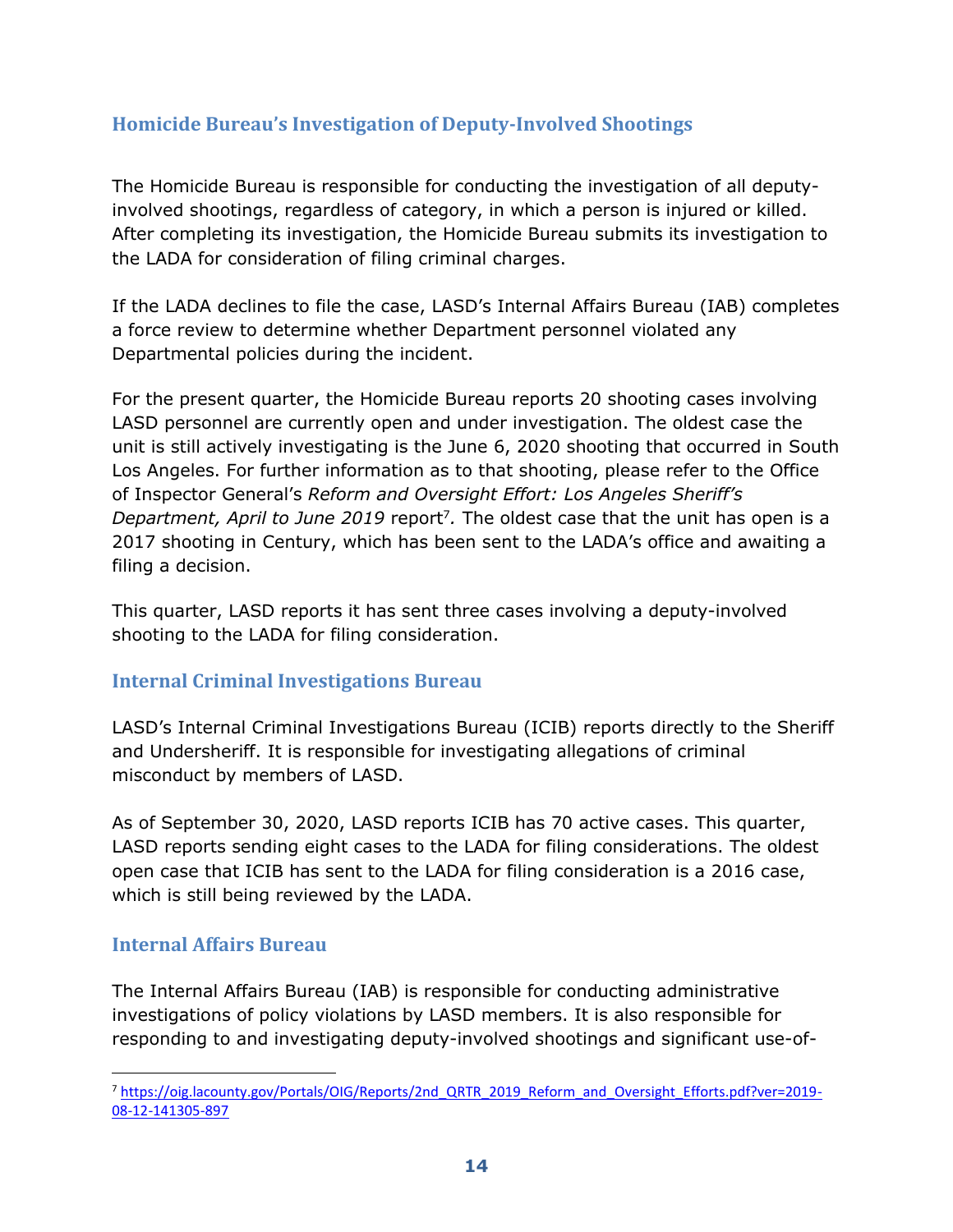force cases. Administrative investigations are also conducted at the unit level. The subject's unit and IAB of command determine whether an investigation is investigated by IAB or remains a unit-level investigation.

This quarter, LASD reports opening 86 new administrative investigations. Of these 86 cases, 25 were assigned to IAB, 38 were designated as unit-level vnvestigations, and 23 were entered as criminal monitors. In the same period, IAB reports that 94 cases were closed by IAB or at the unit level. There are 325 pending administrative investigations. Of those 325 investigations, 222 are assigned to IAB and the remaining 103 are pending unit-level investigations.

# <span id="page-16-0"></span>**Civil Service Commission Dispositions**

From July 1 to September 30, 2020, the Civil Service Commission issued final decisions involving four LASD sworn personnel. In two of those cases, the Civil Service Commission upheld the Department's discharge of the employees. In two cases, the Civil Service Commission reduced the Department's discipline – in one case from an eight-day suspension from service to a letter of reprimand, and in the other from discharge to a thirty-day suspension from service.

# <span id="page-16-1"></span>**CUSTODY DIVISION**

# <span id="page-16-2"></span>**Handling of Prisoner Grievances**

LASD is still in the process of installing iPads in all jail facilities to capture information related to prisoner requests and, eventually, prisoner grievances. There are still a total of 180 installed iPads. There are 48 iPads at Century Regional Detention Facility (CRDF), 48 iPads at Men's Central Jail (MCJ), and 84 iPads at Twin Towers Correctional Facility (TTCF). As previously reported, LASD reports that Wi-Fi connection issues at MCJ required LASD to take the iPads off-line until the Wi-Fi upgrades are completed. LASD reports that they are experiencing issues updating the iPads throughout the system and connectivity issues at CRDF. Due to the ongoing issues with the iPads, LASD is now considering moving to Windows based tablets in order to rectify compatibility issues and ease other connectivity concerns. LASD reports that prisoners have accessed the iPads to obtain information on 577,861occasions between July 1, 2020, and September 30, 2020.

As reported in the Office of Inspector General's January 2018 *Reform and Oversight Efforts: Los Angeles County Sheriff's Department* report, LASD implemented a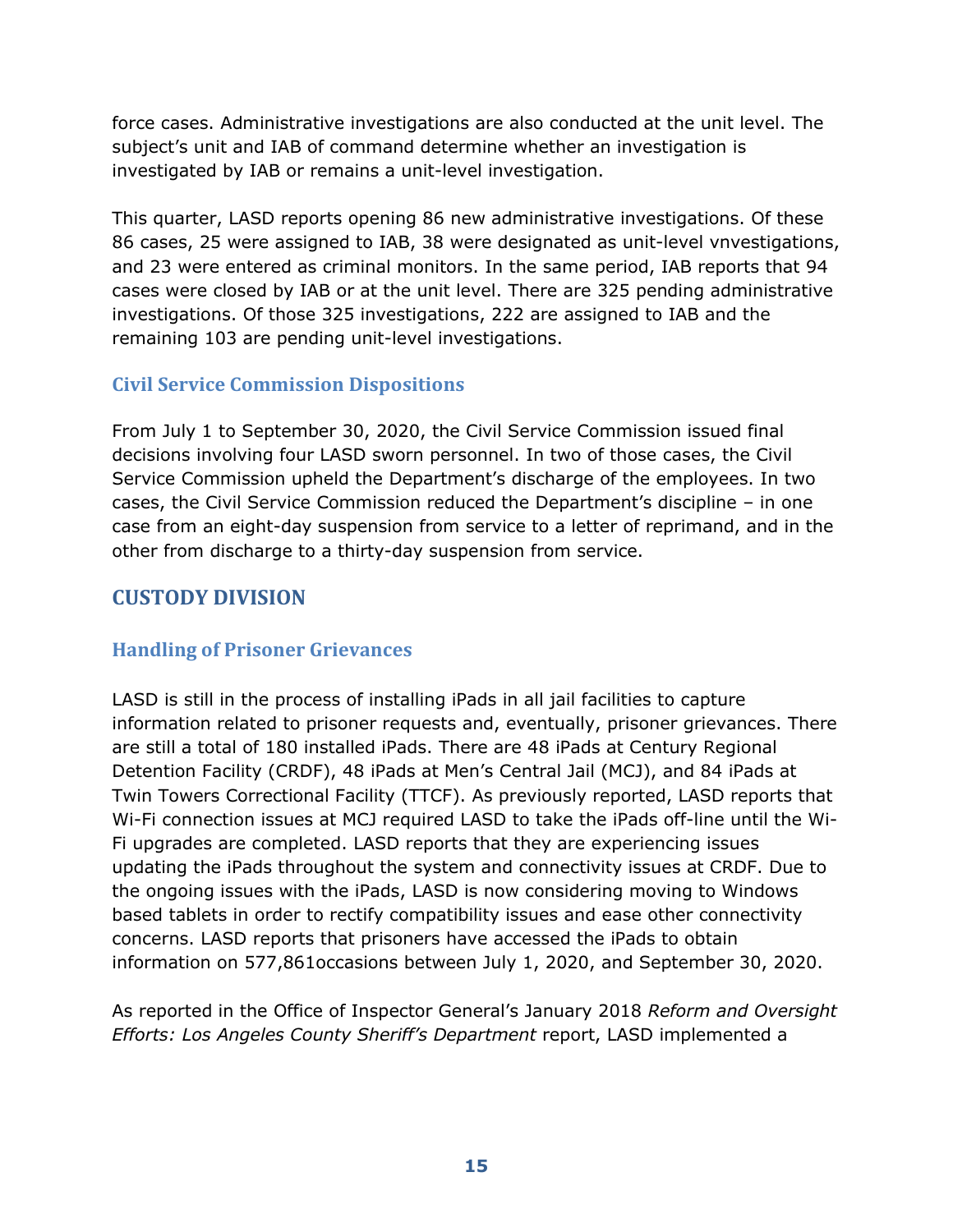policy restricting the filing of duplicate and excessive prisoner grievances.<sup>8</sup> LASD reports that between July 1, 2020, and September 30, 2020, 10 prisoners were restricted from filing 40 grievances under this policy.

# <span id="page-17-0"></span>**In-Custody Deaths**

Between July 1, 2020, and September 30, 2020, 14 individuals died while under the care and custody of LASD. Of these 14 decedents, three died at TTCF, two died at MCJ, one died at NCCF, one died in a court lockup, and seven died in the hospitals to which the decedents had been transported.

Office of Inspector General staff attended the Custody Services Division Administrative Death Reviews for each of the 14 in-custody deaths.

The following summaries, arranged in chronological order, provide brief descriptions of each in-custody death:

On July 4, 2020, an individual died at Los Angeles County/USC Medical Center (LCMC) after being transported from MCJ on June 17, 2020, for a higher level of care.

On July 5, 2020, an individual at TTCF was reportedly discovered unresponsive during a Title-15 safety check. Deputies and medical personnel rendered emergency aid until paramedics arrived and transported the individual to LCMC. The individual died six hours later.

On June 19, 2020, an individual at Inmate Reception Center (IRC) suffered a medical emergency. Deputies and medical personnel rendered emergency aid until paramedics arrived and transported the individual to LCMC. The individual died on July 6, 2020.

On July 10, 2020, an individual died at LCMC after being transported from TTCF's Correctional Treatment Center on June 30, 2020, for a higher level of care.

On July 13, 2020, an individual died at LCMC after being transported from TTCF on June 27, 2020, for a higher level of care.

On July 13, 2020, an individual died at LCMC after being transported from TTCF's Correctional Treatment Center on June 9, 2020, for a higher level of care.

<sup>8</sup> *See* Los Angeles County Sheriff's Department, *Custody Division Manual*, 8-04/050.00, Duplicate or Excessive Filings of Grievances and Appeals, and Restrictions of Filing Privileges.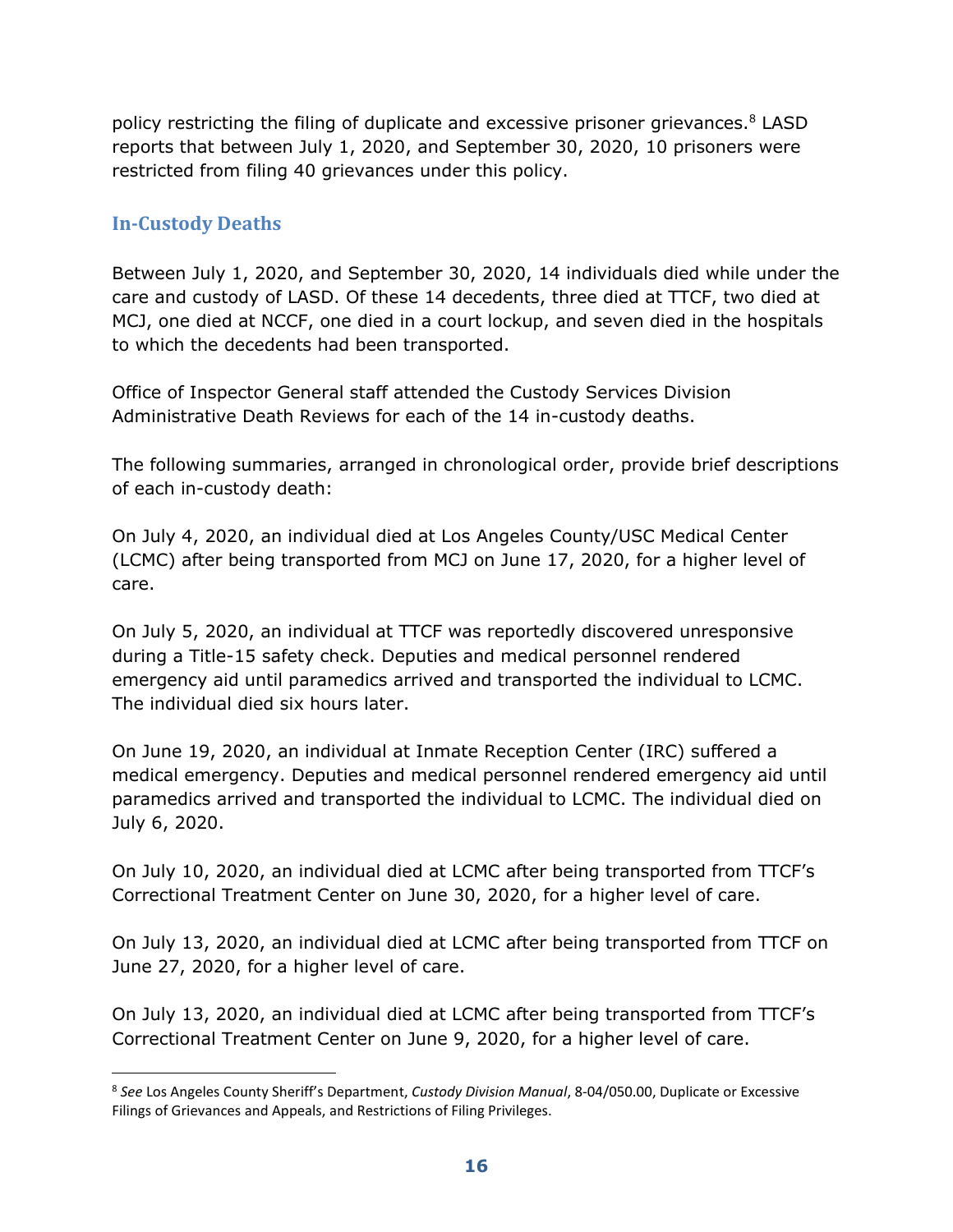On July 14, 2020, an individual was reportedly discovered by deputies in a cell at MCJ during what was described as a suicide attempt. Emergency aid was rendered, paramedics were called, and the individual was pronounced dead at the scene.

On July 22, 2020, an individual was reportedly discovered by deputies in a cell at Metropolitan Courthouse during what was described as a suicide attempt. Emergency aid was rendered, paramedics were called, and the individual was pronounced dead at the scene.

On August 6, 2020, deputies were alerted to an individual at TTCF having a medical emergency. Deputies and medical personnel rendered emergency aid, paramedics were called, but the individual was pronounced dead at the scene.

On August 15, 2020, an individual at TTCF was reportedly discovered unresponsive during a Title-15 safety check. Emergency aid was rendered, paramedics were called, but the individual was pronounced dead at the scene.

On August 16, 2020, an individual at NCCF was reportedly discovered unresponsive during a Title-15 safety check. Emergency aid was rendered, paramedics were called, but the individual was pronounced dead at the scene.

On August 20, 2020, an individual at MCJ was reportedly discovered unresponsive during a Title-15 safety check. Emergency aid was rendered, paramedics were called, but the individual was pronounced dead at the scene.

On September 6, 2020, an individual at TTCF was reportedly discovered unresponsive during a Title-15 safety check. Emergency aid was rendered, paramedics were called, but the individual was pronounced dead at the scene.

On September 20, 2020, an individual died at LCMC after being transported from TTCF's Correctional Treatment Center on September 3, 2020, for a higher level of care.

#### <span id="page-18-0"></span>**Office of Inspector General Site Visits**

The Office of Inspector General normally conducts site visits and inspections at LASD's custodial facilities to identify matters requiring attention. Since the Los Angeles County Safer at Home Order issued on March 19, 2020, the Office of Inspector General has limited site visits. In the third quarter of 2020, Office of Inspector General personnel completed 13 site visits inside LASD's Pitchess Detention Center (PDC) – South Facility, North County Correctional Facility (NCCF),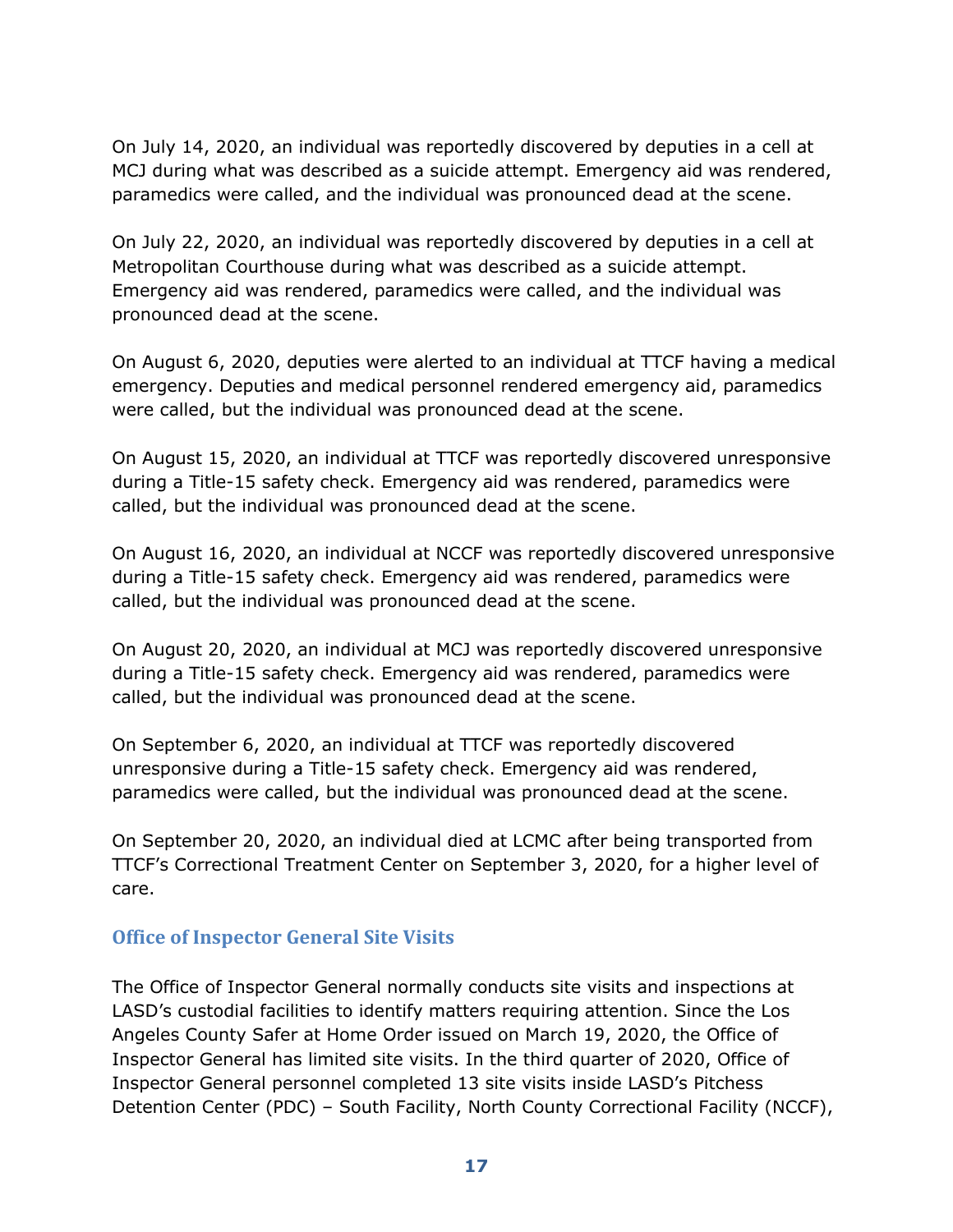MCJ, and CRDF. Office of Inspector General staff have been closely monitoring LASD's and Correctional Health Services' (CHS's) response to the COVID-19 pandemic and following up on concerns raised by the public. As part of the Office of Inspector General's jail monitoring, Office of Inspector General staff attended 62 Custody Services Division executive and administrative meetings and met with division executives for 58 monitoring hours related to COVID-19 as well as general conditions.

Also due to the COVID-19 pandemic, on June 26, 2020, the Executive Officer appointed the Inspector General to oversee the County's capacity to monitor and regulate SNFs in order to ensure quality care. On July 30, 2020, the Inspector General and A-C each submitted a scope of work detailing the objectives, tasks and preliminary reporting schedule for their review and oversight of SNFs (Attachments III and IV, respectively). Our resulting report, Improving Oversight and [Accountability Within Skilled Nursing Facilities: First Interim Report,](https://oig.lacounty.gov/Portals/OIG/Reports/SNF_First%20Interim%20Report_October%202020.pdf?ver=HTEjWd5zLRyRUN7vXxXMYw%3d%3d) may be viewed at the Office of Inspector General's [web-site.](https://oig.lacounty.gov/Portals/OIG/Reports/SNF_First%20Interim%20Report_October%202020.pdf?ver=HTEjWd5zLRyRUN7vXxXMYw%3d%3d)

To perform this function the Office of Inspector General was required to repurpose 2,241 hours from oversight of the Sheriff's and Probation departments between July 1 and August 31, 2020.

As reported in the previous quarter, the Office of Inspector General has been exploring wgaining access to the Justice Video Conference System (JVCS) to facilitate meetings with persons in custody. On August 7, 2020, ten staff members of the Office of Inspector General obtained access, permission, and capability to use Cisco Jabber software, which allows these members to facilitate meetings with those in custody with video and audio capability.

# **CITIZENS' COMMISSION ON JAIL VIOLENCE UPDATES**

#### *CCJV Recommendation 3.12: The Department should purchase additional body scanners*

LASD continues to operate body scanners at MCJ, CRDF, PDC North, PDC South, NCCF, and IRC.

According to LASD records, from July 1, 2020, to September 30, 2020, 617 prisoners refused to go through the body scanners across all applicable facilities. As previously reported, LASD reported that it no longer records the reasons for such refusals because the data did not contribute significant feedback towards the goal of reducing strip searches since the primary reason for refusals is jail politics.